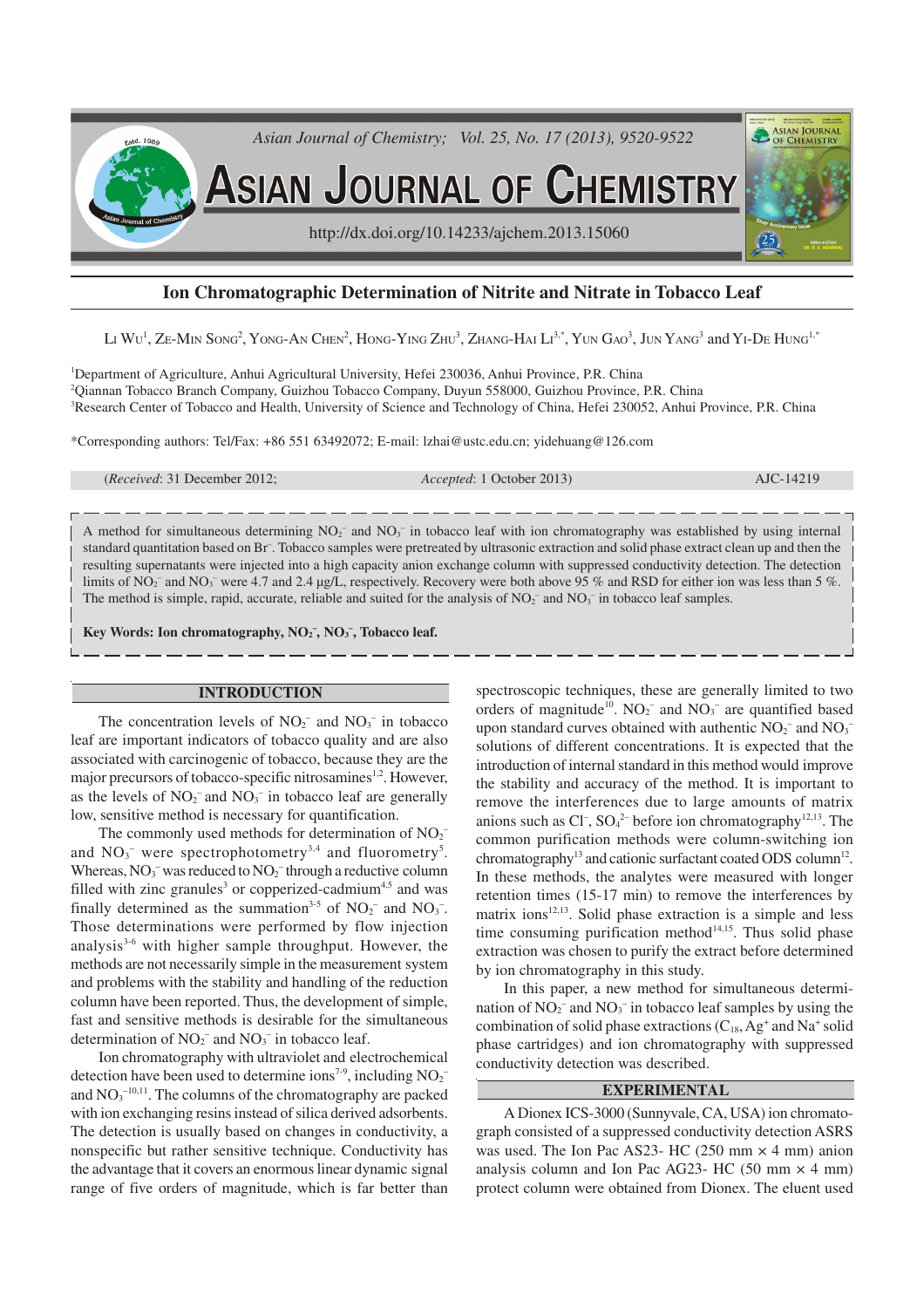was composed of 4.5 mM  $Na<sub>2</sub>CO<sub>3</sub>$ -0.8 mM NaHCO<sub>3</sub>. The injection volume was 25 µL and the eluent flow-rate was 1 mL/min.

The standard solution of 1000 mg/L NaNO<sub>3</sub> and 1000 mg/L NaNO<sub>2</sub> were purchased from MERCK Corp. (Germany). Potassium bromide was purchased from Sinopharm Chemical Reagent Co., Ltd. (Analytical grade, China). Deionized water was prepared by a Milli-Q Plus system at 18.2 M (MilliPore, Bedford, MA).  $C_{18}$  solid phase cartridges (1 mg),  $Ag<sup>+</sup>$  solid phase cartridges (1 mg) and Na<sup>+</sup> solid phase cartridges (1 mg) were purchased from Shanghai ANPEL Scientific Instrument Co., Ltd. (China).

**Preparation of solid phase extraction columns:** Prior to use,  $C_{18}$  cartridge (1 mg) was conditioned with 10 mL of methanol followed by 15 mL of deionized water under gravity. Ag<sup>+</sup> and Na<sup>+</sup> solid phase cartridge (1 mg) was actived with 10 mL of water under gravity.

**Method for determining NO<sup>2</sup> – and NO<sup>3</sup> – in tobacco leaf samples:** About 5 g of tobacco leaf samples and 100 mL of deionized water were added to 200 mL Erlenmeyer flask. The mixtures were homogenized and sonicated for 0.5 h at room temperature. Then, the supernatants were filtered using a type 1 filter paper (Whatman Co., Maidstone, UK). 20 mL of the extract was purified by through  $C_{18}$ , Ag<sup>+</sup> and Na<sup>+</sup> solid phase cartridges in turn. Only 10 mL of the extract was reserved and 0.2 mL of KBr (500 mg/L) was added as an internal standard. The extract was filtered with a microfilter 0.45 µm pore size (Teknokroma, Barcelona, Spain) and then analyzed by ion chromatography. The concentrations of  $NO<sub>2</sub><sup>-</sup>$  and  $NO<sub>3</sub><sup>-</sup>$  were calculated from the internal standard method for each anion separately.

# **RESULTS AND DISCUSSION**

**Solid phase extraction purification:** Tobacco leaf sample is a well known complex matrix. Its extract contains some low weight organic matters such as pigments which can danger the column of ion chromatography. And some anions such as Cl<sup>-</sup>, SO<sub>4</sub><sup>2-</sup>, which can interfere with the target analysis<sup>12,13</sup> of  $NO<sub>2</sub><sup>-</sup>$  and  $NO<sub>3</sub><sup>-</sup>$ . So it is necessary to remove them before determined by ion chromatography.  $C_{18}$  solid cartridge was always used to remove organic matters from tobacco leaf extract<sup>14</sup>. And it was found that the colour of the extract became lighter after it passed the  $C_{18}$  cartridge, so it was chosen in our study. Ag<sup>+</sup> solid phase cartridge was chosen to remove Cl<sup>-</sup>,  $SO_4^{2-}$ , because Cl<sup>-</sup>,  $SO_4^{2-}$  can react with  $Ag^+$  and be retained on the cartridge. And the colour of the cartridge became dark from light yellow after the extract passed it. However, some precipitations were also found in the extract, it might be due to the fact that some Ag<sup>+</sup> were washed out during the purification, so Na<sup>+</sup> cartridge was chosen to remove Ag<sup>+</sup>.

**Choice of the internal standard:** The relative low concentration of  $NO_2^-$  and  $NO_3^-$  and the instability of instrument make its hard to quantitatively analyze  $NO_2^-$  and  $NO_3^-$  yields for tobacco samples, so internal standard method was chosen to quantity  $NO_2^-$  and  $NO_3^-$  in tobacco leaf sample. During the experiment, Br<sup>-</sup> in tobacco leaf sample was not found, it might be due to its concentration very low. And Br<sup>-</sup> does not interfere with  $NO_2^-$  and  $NO_3^-$ , as shown in Fig. 1. They can separate

sufficiently from each other. Therefore, KBr was chosen as an internal standard in this study.



Fig. 1. Chromatogram of standard solution: (1)  $NO<sub>2</sub>^-$ ; (2)  $Br^-$ ; (3)  $NO<sub>3</sub>^-$ 

**Linearity, detection limits and reproducibility:** Under the optimum experiment conditions, the analytes showed good linear relationship, sensitivity and reproducibility. The linearity data and coefficient constant for simultaneous determination of  $NO_2^-$  and  $NO_3^-$  was calculated. The linear ranges of the calibration plots for  $NO_2^-$  and  $NO_3^-$  were 5.0-500  $\mu g/L$  ( $r^2 =$ 0.9993) and 5.0-100 mg/L ( $r^2 = 0.9997$ ), respectively. The detection limits for  $NO_2^-$  and  $NO_3^-$  were determined at three times the noise and found to be equal to 1.7 and 2.4 µg/L, respectively. To assess the repeatability of this method, experiments were performed using spiked tobacco leaf sample. The analytical method recovery  $(\%)$  and RSD  $(\%)$  obtained for the  $NO_2^-$  and  $NO_3^-$  are listed in Table-1. Recovery of  $NO_2^$ and NO<sub>3</sub><sup>-</sup> from tobacco leaf samples spiked at low and high spiked levels were 94.4-95.8 and 98.0-100.5 %, respectively. RSDs  $(n = 4)$  for these two levels were in the ranges 3.2-4.6 and 2.6-3.8 %.

| TABLE-1                                                                              |        |            |          |            |  |  |  |  |  |  |
|--------------------------------------------------------------------------------------|--------|------------|----------|------------|--|--|--|--|--|--|
| RECOVERIES AND RSDs OF NO <sub>2</sub> <sup>-</sup> AND NO <sub>3</sub> <sup>-</sup> |        |            |          |            |  |  |  |  |  |  |
| Anion                                                                                | Spiked | Determined | Recovery | <b>RSD</b> |  |  |  |  |  |  |
|                                                                                      | (mg/L) | (mg/L)     | $(\%)$   | $(\%)$     |  |  |  |  |  |  |
| NO <sub>2</sub>                                                                      | 0.0500 | 0.0472     | 94.4     | 4.6        |  |  |  |  |  |  |
|                                                                                      | 0.1000 | 0.0958     | 95.8     | 3.2        |  |  |  |  |  |  |
| NO <sub>3</sub>                                                                      | 50.00  | 50.26      | 100.5    | 3.8        |  |  |  |  |  |  |
|                                                                                      | 100.0  | 98.04      | 98.0     | 3.6        |  |  |  |  |  |  |

**Analysis of real tobacco leaf samples:** To assess the applicability of the method to real tobacco leaf samples, eight tobacco leaf samples were analyzed according to the experimental conditions. Fig. 2 shows the chromatogram of tobacco leaf sample, from which it can be seen the analytes are separated sufficiently. The results was shown in Table-2. Therefore, it could be concluded that the present method was successfully applied to the fast and sensitive determination of  $NO<sub>2</sub><sup>-</sup>$  and  $NO<sub>3</sub><sup>-</sup>$  in real tobacco leaf samples.

#### **Conclusion**

The proposed analytical method using Br<sup>-</sup> as internal standard for determining  $NO<sub>2</sub><sup>-</sup>$  and  $NO<sub>3</sub><sup>-</sup>$  in tobacco leaf is rapid, precise and accurate. The protocol of high purification efficiency of solid phase extractions combined with good separation of